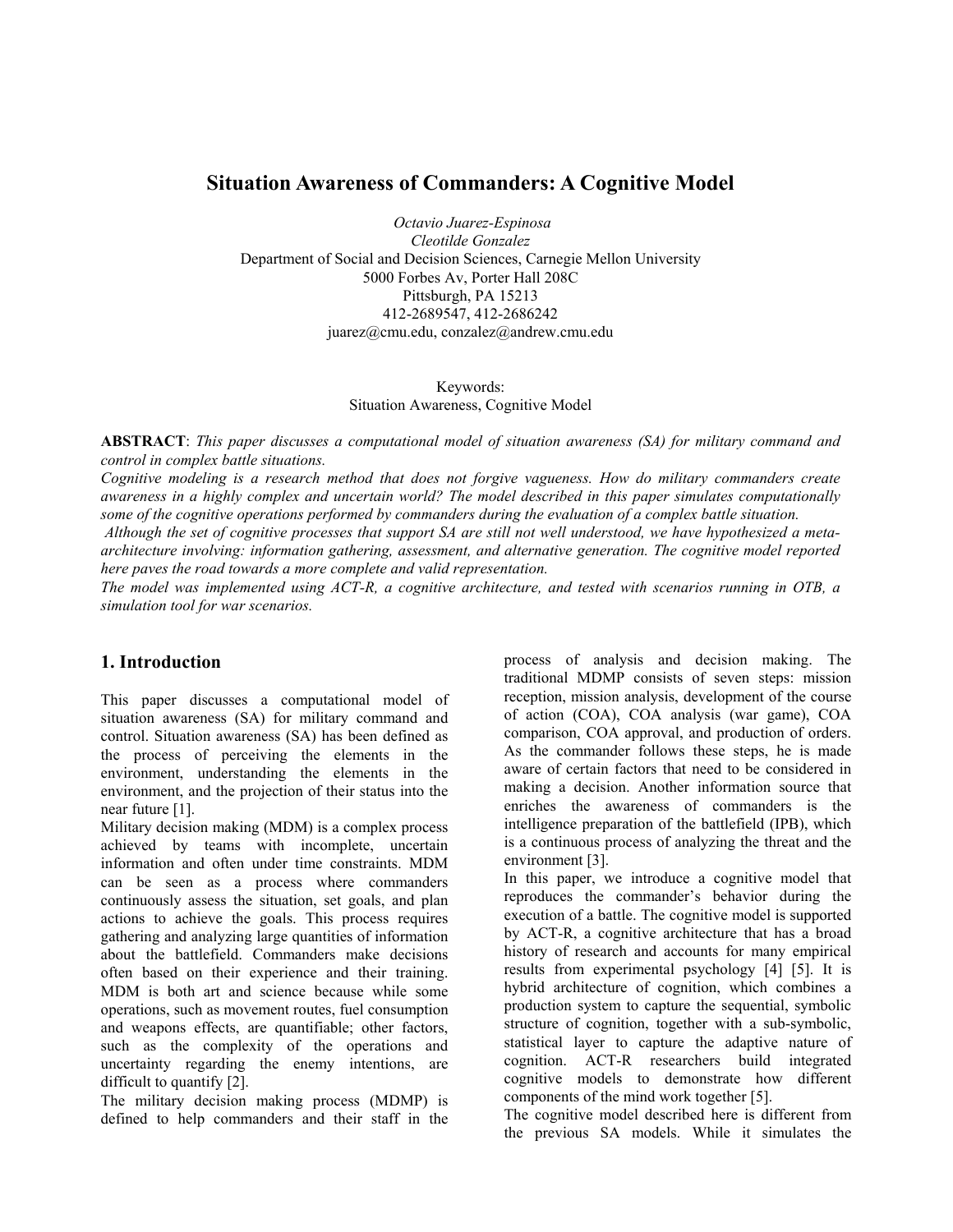commander's SA in different environments and scenarios, it also produces quantitative data to evaluate situation awareness in its different levels. The fact that the cognitive model can answer SA questions makes it possible to compare data produced by the model with empirical data obtained from human subjects interacting with the system. Another difference from the previous models is that this model consists of several software components to simulate commander's interaction with a team to understand a situation. The software components that act as team members can be manipulated using parameters such as, the number of intelligent agents, their positions, or the scenarios.

This paper has the following organization: (1) we describe previous SA models in command and control; (2) we enumerate the requirements for a SA model, (3) we describe our model (4) we give an example session with the system, and (5) we describe how the system evaluates the SA model.

# **2. Existing Cognitive Models of Command and Control**

Many research projects have attempted to model cognitive aspects of commanders' decision making in complex battles. For example, the project "training critical thinking for the battlefield" aimed to develop a theory of cognitive skills that allow one to function in uncertain domains; develop methods for training those skills in the context of Army battlefield; and develop an architecture to support adaptive instruction and feedback in critical thinking training [6]. The project studied how training affected the use of critical thinking. After being trained, the commanders used more proactive strategies than they used before. Using interviews from commanders, researchers developed the cognitive structure and possible strategies used by commanders during an execution of a battle. Then, researchers developed a computer architecture to support adaptive feedback in critical thinking.

Another similar example is the work on modeling situation awareness for command decision making by Krecker [7]. Krecker, Gilmer and Knox (1995) presented a model of situation awareness that simulates how a commander integrates information from observations, sensors, orders, and reports with their knowledge of doctrine and tactics to develop an individual understanding of the situation. The model of SA consists of battlefield state (units and environment objects) and operation structure (roles, relationships, and phases of operations).

A cognitive framework for battlefield commanders' SA was also developed by Cohen, Adelman, Tolcott, Bresnick and Marvin (1993) [8] The framework has three components: memory structures, value/action structures, and meta-cognition or executive processes. The model of situation assessment is defined in terms

of limited space in working memory, errors in retrieval from long-term memory, and the cognitive effort required by the executive process. They also distinguish between two models of processing: procedural and knowledge-based. In addition they also distinguish between many long-term structures, such as plan structure, enemy goals, strengths and opportunities, among others.

The model described here is different from previous commanders' models because it addresses the complete situation awareness processes instead of only situation assessment. A particular characteristic of this research is the computational implementation of the model that is based on a cognitive architecture that interacts in real-time with realistic war scenarios in a complex simulation. More intuitive ways to perform decisionmaking will be explored with this model.

# **3. Requirements for Modeling**

This section presents a list of requirements for the cognitive model that simulates commander's decision making.

Although it is almost impossible to model the full spectrum of cognitive processes that must be going on while a commander directs a battle, a computational model can simulate some of the cognitive processes used by commanders in real life. There are several challenges in doing this. First, given the technology limitations, it is hard to encode the commander's experience accumulated in military universities and in the battlefield. Second, it is challenging to encode "common sense" knowledge that often develops with experience and plays an important role in decision making. Third, the complex representation requirements for battle scenarios include terrain knowledge and reasoning, units' formations and strategies, doctrinal and situation templates, events and courses of action planning, among others. Fourth, the process of decision making is performed usually in collaboration with staff teams, often with diverse expertise and skills. Finally, additional challenges include the appropriateness and realism of the tools, used to simulate scenarios that could interact in realtime with the cognitive architecture.

Previously, we have presented these requirements for a cognitive model of SA in a meta-architecture [9]. Figure 3.1, summarizes the requirements for the cognitive model of SA. The model of SA requires the support of sub-models shown in Figure 3.1, such as control, memory structures, situation assessment, information gathering, planning, plan recognition, and learning.

Next, we describe the design goals and research requirements for the cognitive model.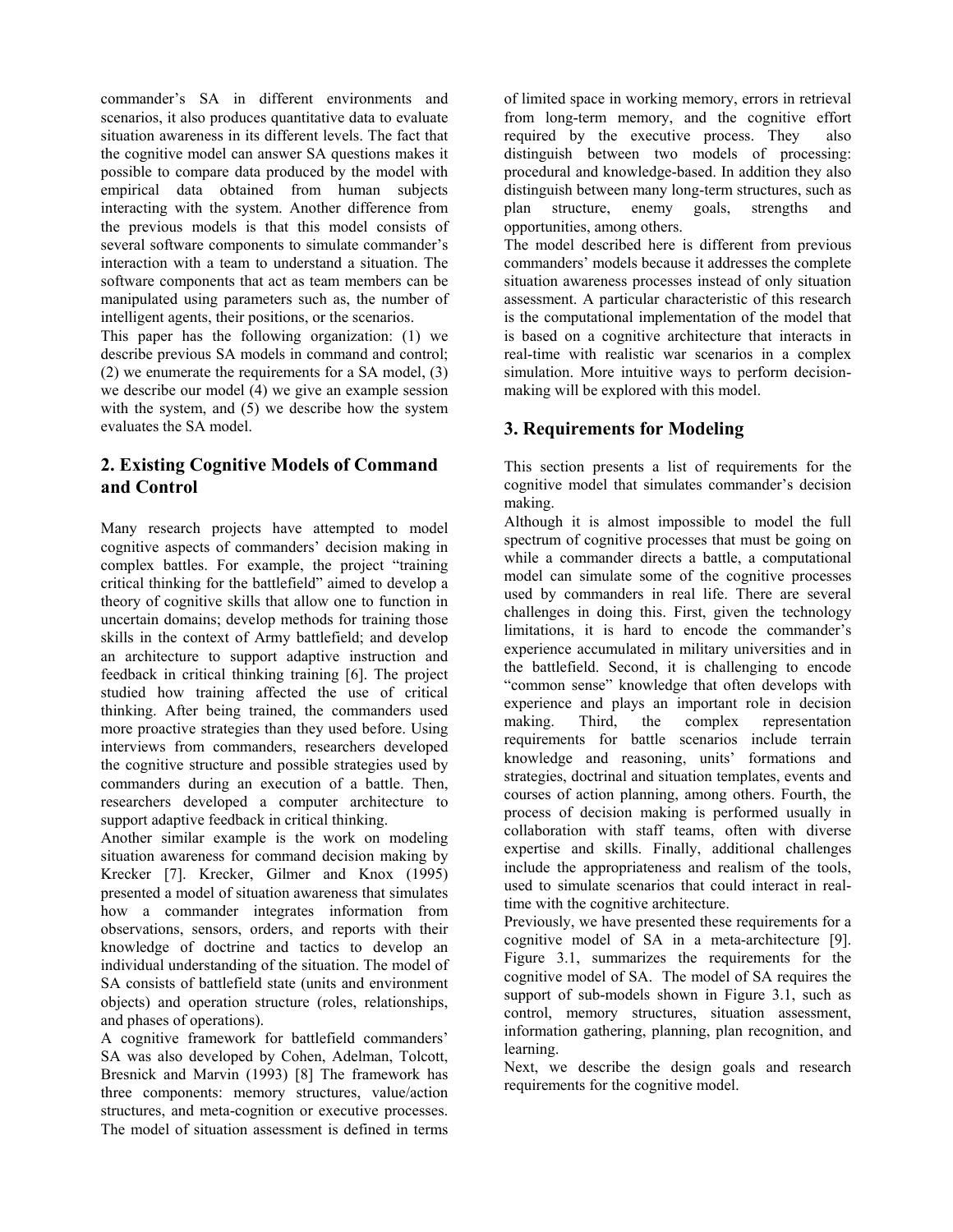

Figure 3.1: Requirements for the Cognitive Model of SA

#### **3.1 Goals**

A cognitive model of SA might be used to study issues such as:

• The impact of memory in the process of situation awareness

• The process of information gathering and fusion in situation awareness

• The influence of situation representation in situation awareness

• The influence of doctrinal templates reasoning in SA

• The relationship between situation representation and course of action selected in the process of learning

• The process of course of action (COA) generation that includes temporal reasoning analysis

• The process of reasoning in situation assessment for SA

• The process of plan recognition to predict events in SA

#### **3.2 Research Requirements**

The research platform of a cognitive model must be flexible, adaptable, and with capabilities to customize data reports to study interactions between model parameters and SA performance. Some of the requirements are:

• The system must produce data that can then be validated with empirical data. It is not enough to implement a model that simulates a commander making decisions, it is also necessary to have methods to validate the model with data obtained from human subjects.

• The simulation platform must allow an easy aggregation of new software elements for the simulation platform. For example, adding new staff agents such as a logistics agent or a fire and support agent should be transparent for the simulation.

• The simulation elements must have parameters that can be manipulated to change their behavior. For example, accuracy, and omission errors might be defined different for each software agent to study the impact of these parameters in the SA performance.

• Finally, the model must be adaptable to simulate the particular style of commander. For example, the system might simulate a commander that delegates tasks to the staff while another model might simulate a commander that centralizes decisions.

#### **4. Commander's Cognitive Model**

The cognitive model was implemented in ACT-R, however, given that an individual cannot manage the complete information gathered from the battle field, we also used software agents that process some information before it is processed by the cognitive model. This model uses intelligence and terrain agents to assist the commander.

Figure 4.1 shows the architecture used to study commander's SA. This diagram demonstrates that the agents are intermediaries between the commander's model and the battle simulation. The system components are described in the following paragraphs.

#### **4.1 Cognitive Model**

ACT-R is a cognitive architecture that simulates human cognitive processes. Models implemented in ACT-R encode declarative knowledge using memory chunks, and procedural knowledge using production rules. Figure 4.1 shows the cognitive model and its interactions with software agents such as intelligence agents, the terrain agent, and the friendly staff agent.



Figure 4.1: Cognitive Model Interacting with the **Staff**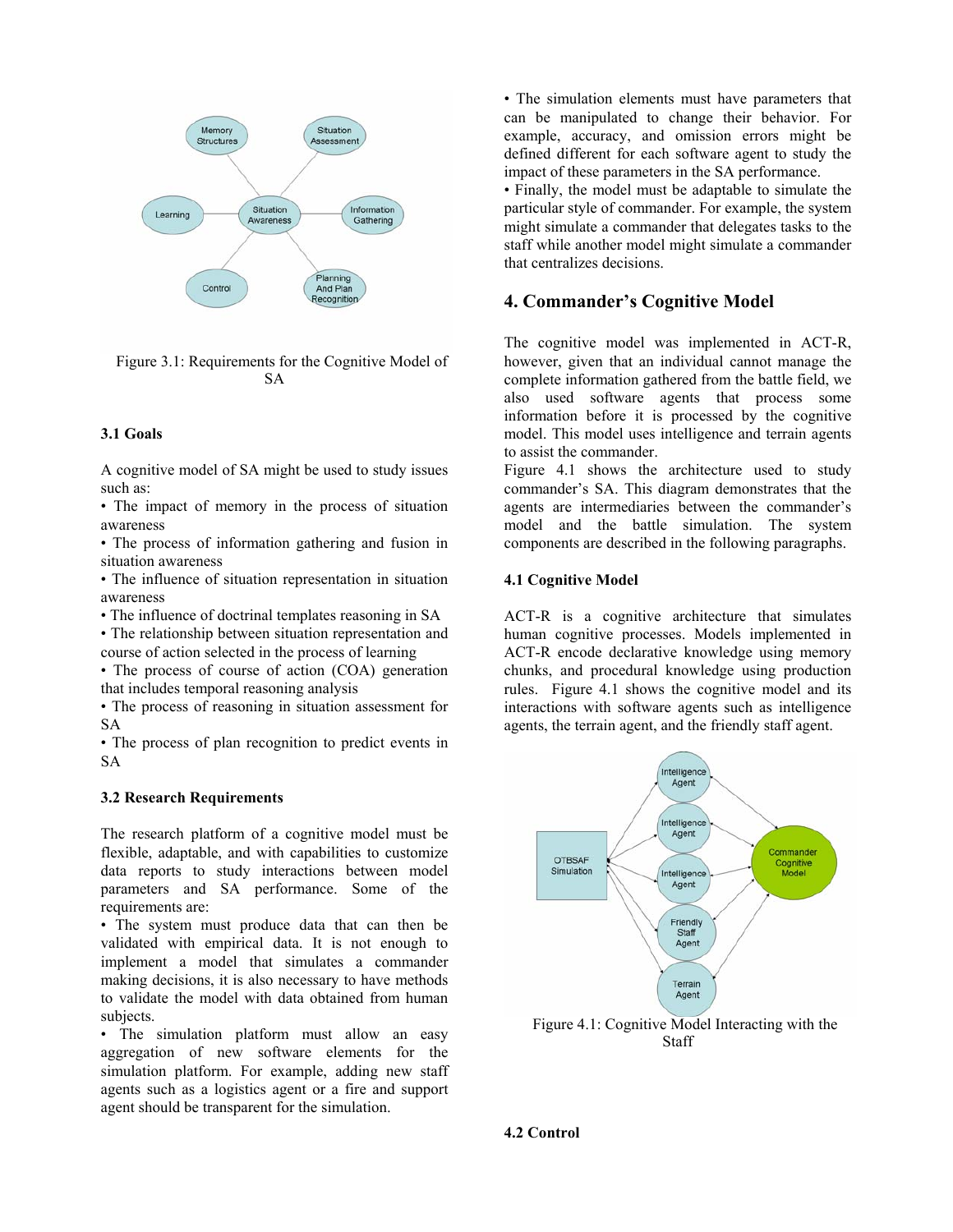The control component decides how the multiple tasks will be performed by the simulated human. In this task it is assumed that the reactive behaviors are not available and instead the decisions must be planned after doing detailed analysis of the situation.

Figure 4.2 shows four processes executed by the cognitive model in a loop until the model finishes or fails to achieve the mission. The goals in a model are presented as memory chunks with multiple attributes, for example, the model's mission is a set of goals in ACT-R. The model first runs the different sub-models that monitor the environment. After that, the model evaluates the situation by firing production rules. It then analyzes possible threats based on doctrinal templates and data obtained from the battlefield. Finally, the model fires rules to generate a course of action based on the situation assessment. The model repeats this cycle until the mission is achieved or it fails.



Figure 4.2: Cognitive Model Flow Diagram

The model monitors the battlefield following a checklist (METT-T) that allows a commander to estimate the situation. METT-T is an acronym that stands for Mission, Enemy, Troops (friendly) Terrain/Weather, and Time available. METT-T is a method used by the military to perform situation analyses. Those factors are checked by the commander model every time [10].

Figure 4.3 shows how the information is collected by the model in order to have a situation representation.

#### **4.3 Memory Structures**

The model encodes static and dynamic knowledge. The static knowledge consists of war principles, doctrinal templates, knowledge related to the battlefield.

The dynamic knowledge encoded in the model includes the terrain representation, the situation at a specific time, courses of action generated, the plans followed by the friendly and opposition forces. What

follows is the detailed description of the components of dynamic knowledge encoded in the model.

- 1. Mission Information. The mission information was implemented as a memory chunk and describes the mission in the ACT-R architecture. Some of the fields in the memory chunk contain information with uncertainty such as the estimation of mission progress. The slots that compose the mission chunk consist of: type of mission (offensive or defensive), the main goal or intent, action places specified by lines of phase and control points, the list of direct tasks, the list of implied tasks, the list of modifications to the mission, the progress field that contains the percentage of progress of the mission, list of opposition units, and a list of friendly units, and a set of bounding boxes to control where the action is taking place.
- 2. Terrain Information The terrain information is stored in matrixes of different resolution which we assume in reality are maps that can be consulted by the commander to understand the situation. The chunk created in ACT-R contains a high level of abstraction view of the terrain. For example, the memory chunk contains the troop's positions, obstacles, and types of soils. The model can query for specific detail about roads, rivers, bridges, and trees. For the terrain the model considers: fields of fire, cover and concealment, obstacles, key terrain, and avenues of approach.

| Mission     |
|-------------|
|             |
| Enemy       |
|             |
| Troops      |
|             |
| Terrain     |
|             |
| <b>Time</b> |

Figure 4.3: Monitoring Control Flow

3. Enemy and Friendly Troops Information. The information about the troops is represented by a chunk containing information about the troops at an aggregate level, i.e. the chunk only stores large groups of friendly and enemy units, a measure of their strength, their physical status. Additionally, the model can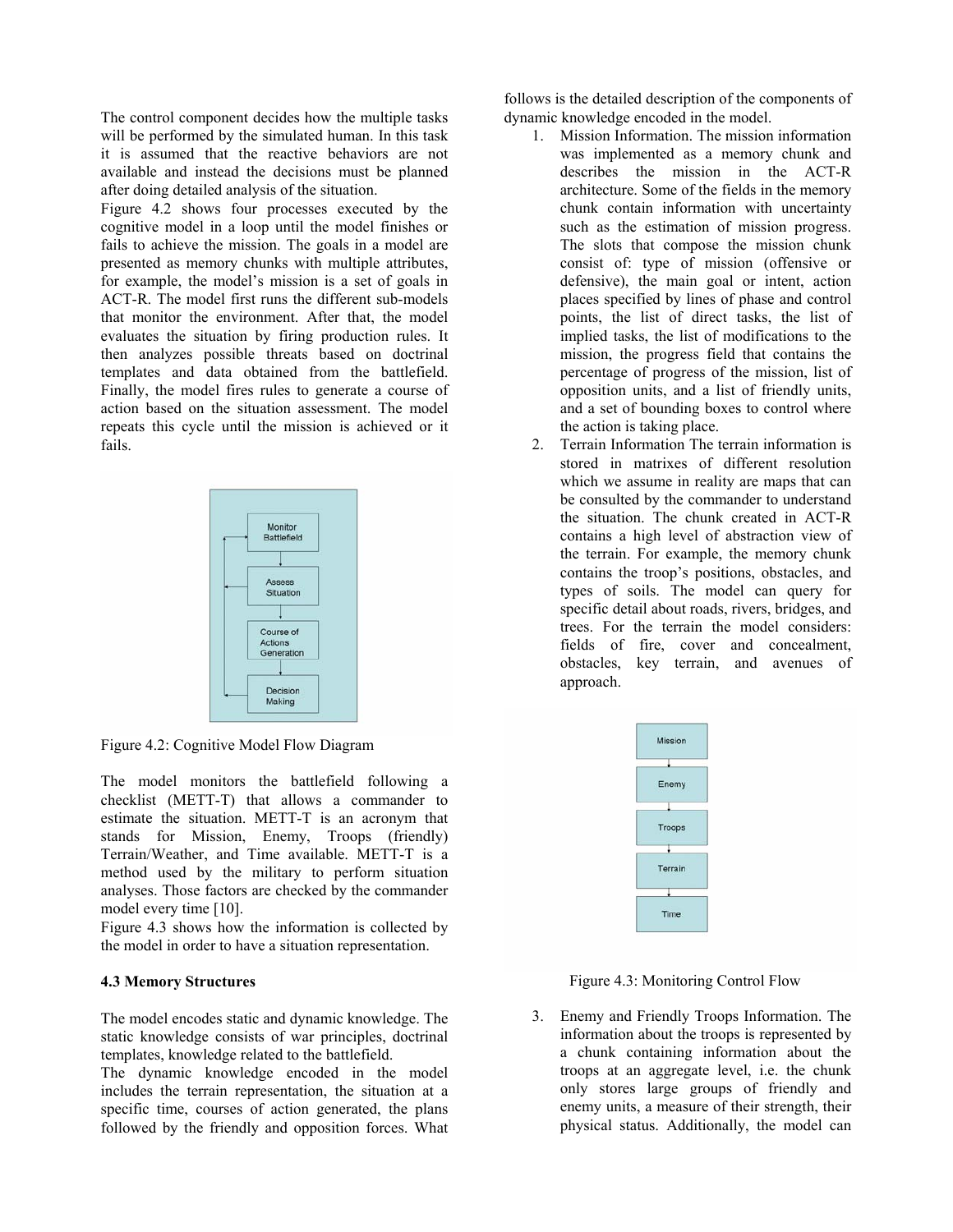query a list of units with detailed information assuming that the commander receives a document that saves the model the necessity of memorizing the detailed data.

For the enemy, the model analyses the disposition and composition, strength, recent activities, weaknesses, possible courses of actions (COAs), probable COAs, and reinforcement abilities. For the available friendly troops the factors considered are: disposition, composition, strength, activities, weaknesses, morale, maintenance level, and combat service support [10].

4. Commander's Experience. The commander's experience is represented in procedural knowledge encoding the war principles. These are production rules and declarative knowledge including some strategies. The war principles are divided in categories that include offensive, defensive, troops and terrain [11]. Also, some doctrinal templates for the opposition forces are stored as memory chunks. Although the experience used to model the commander is very simple compared to the experience of a real commander, it is complex enough to support our model and to study its impact in the performance.

## **4.4 Information Gathering**

The process of information gathering is performed using different mechanisms. The system gathers information about the enemy, about the friendly forces, the terrain, and the mission.

The process of gathering information is simulated by the process of obtaining summaries of information coming from staff agents that collect and integrate the information coming from the battlefield.

The decision of using agents to obtain information for the commanders was made to avoid an unrealistic model of a commander processing the whole data set coming from the battlefield. The agents that collaborate with the commander are shown in Figure 4.1 and they are described in paragraphs following below.

## **4.5 Assessment**

The assessment of the situation is performed using the doctrinal templates which contain the composition and the layout of opposition forces. The assessment is performed using belief networks to identify possible threats while the system is obtaining uncertain information. The system contains a set of Bayesian sub-networks used to compose belief networks that fuse the information obtained. Some of the employed networks contain information about units and doctrinal

templates. For example, a sub-net might link the detection of a class of a unit in front of an adversary to several doctrinal template classes with different probabilities. Those types of relationships are stored in a database and later they are recovered to be attached to other sub-nets in order to obtain a complete belief network that explains a situation.

1. Plan Recognition. This module simulates how humans recognize enemy plans in order to predict future actions from some opposition units.

To recognize an enemy plan the model uses the intelligence data collected by the system agents, the doctrinal templates retrieved based on the battlefield information, the type of enemy doctrine, the enemy location, the enemy goal, the enemy and friend capabilities and strengths, the terrain, the objectives and the weather.

2. Enemy COAs. An enemy's course of action (COA) is defined based on the enemy's plan in memory, the enemy's intent, the terrain, the enemy's goals, and enemy's strengths. The COAs are generated using the war principles stored in memory. Combining rules in the usage of terrain, troops, offensive, and defensive strategies, the commander model generates COAs that are analyzed before they are allocated to combat units in the simulation.

## **4.6 Planning**

Planning is a task that is performed by the model after the situation has been assessed. Planning uses the knowledge generated about the mission, enemy and friendly forces, terrain, and military doctrines to assemble a set of tasks to be performed by the force. In this case planning requires the management of material and human resources as well as scheduling activities.

The planning process includes several courses of action that are evaluated by the war-gaming module that select the best course of action.

The planning module receives a situation template as input and produces a course of actions and plans as outputs.

## **4.7 COAs Selection**

This module takes the courses of action generated by the planning module and compares the different courses of action in the context of the information available for the mission. In the future, the system will have a mechanism to mentally simulate the different COAs but the present prototype only compares the different COAs generated based on a utility function.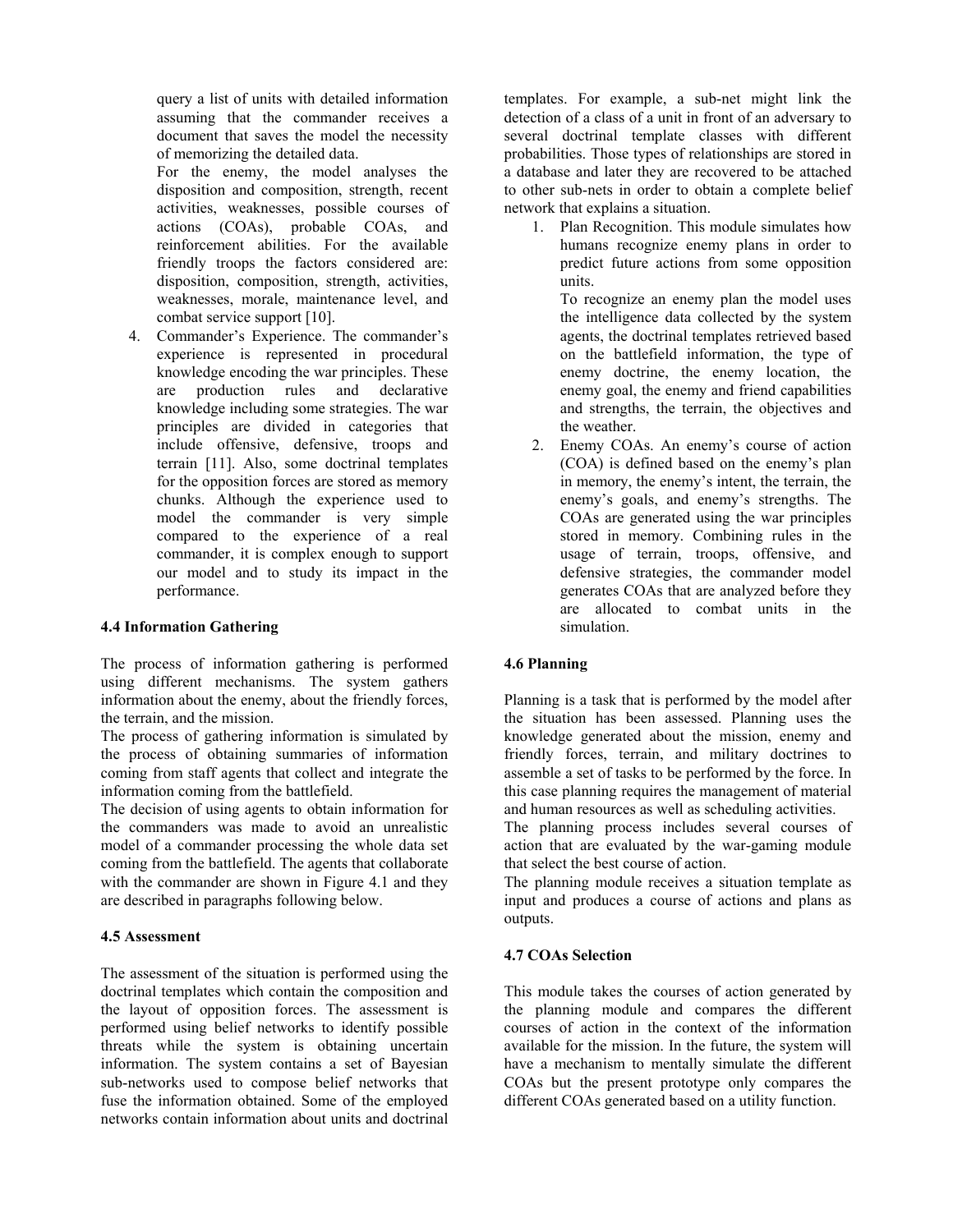#### **4.8 Simulation Environment**

The battle simulations run in OTB (Onesaf Testbed Baseline). OTB is a simulation system that lets the user to create and to control entities on a simulated battlefield [12].

OTB allows users the creation of scenarios by selecting the terrain, creating the units for the friendly and opposition forces, and assigning tasks to every entity. The simulation platform allows users the manipulation of many parameters, including those of weather conditions, creation of obstacles, control points, and lines.

This simulation system has been used as a training tool and for experimentation with real commanders and their staff.

### **4.9 Staff Agents**

Several agents have been developed to support the tasks of gathering information from the battlefield. The existing prototype does not have one agent for each staff member like in the real world. However, the team of agents can be extended to complete the commander's staff. The agents implemented are described in the following paragraphs.

#### **4.9.1 Intelligence Agents**

To obtain information about the enemy troops, the model communicates with intelligence agents that provide information about enemy units and their locations. The model must discriminate and integrate the information coming from different agents with the information obtained from his/her interaction with the environment.

The agents are software entities deployed by the model to specific points in the terrain and based on visibility they obtain information from the battlefield. The commander request information from the agents and the agents send information to the model using XML messages. The messages contain information about the enemy units, location, types, and status.

Our current prototype considers 3 intelligence agents. Those agents are running with some parameters to add errors of accuracy and omission in order to produce a cognitive model that makes decisions based on imperfect information. The model integrates the information coming from the three intelligence agents.

This agent answers queries about the terrain used in the system. He uses the library provided by OTB to respond to questions about the terrain used in the scenario.

Some of the questions include elevations in the terrain, types of soil in specific points, and the visibility between two points. The terrain agent also can locate objects in the terrain such as points, lines, roads, trees, and rivers.

The agent also provides information grids with different resolution levels to explore different regions in the map.

## **4.9.3 Friendly Staff Agents**

This agent provides information to the model about the friendly units. Also it provides a plan executed by every unit in the friendly forces.

This agent also allocates tasks to units in the simulation based on the commander's (cognitive model's) allocation decisions.

# **5. A Running Example**

This section shows an example of the cognitive model running.



Figure 5.1: The OTBSAF scenario

The scenario used is shown in the Figure 5.1. The blue forces are controlled by the cognitive model and they are located in the bottom left corner. The mission for the friendly or blue forces is to eliminate every red unit without allowing them to withdraw to another area.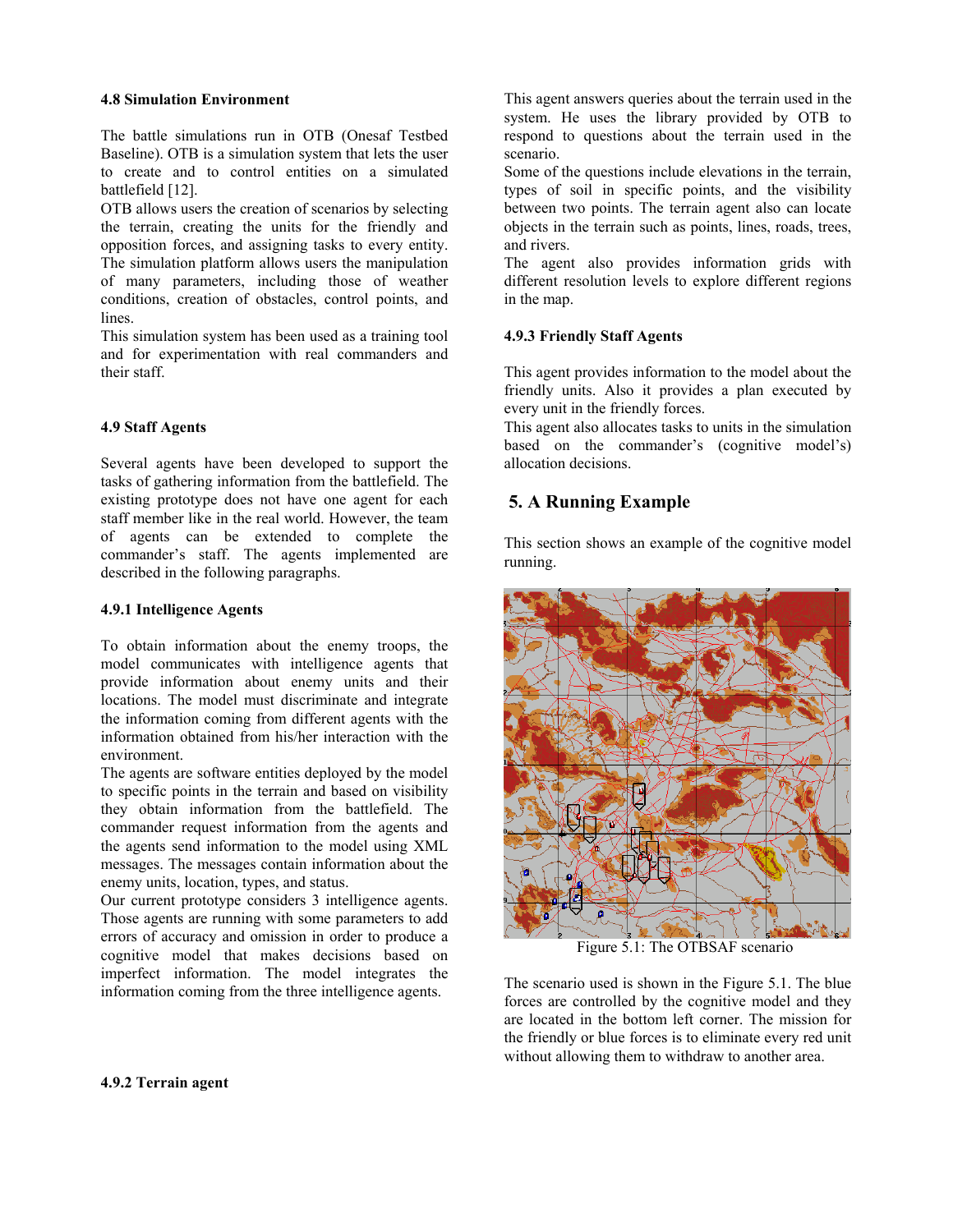

Figure 5.2: The initial sketch received

First the cognitive model evaluates the mission. To do so it requires information from the intelligence staff. The simulated commander receives an aggregated view with information about the locations of friendly and enemy forces. The system also receives information from the terrain agent about the location of obstacles, water, and concealment areas. Figure 5.2 shows the sketch that was compiled by the commander with the information obtained in order to achieve the situation assessment and to plan the course of actions (COAs).



After the cognitive model has the initial sketch, it starts the process of information understanding. Based on the enemy information it determines the doctrinal template that the enemy may be using. Once the template is selected, the model predicts the locations of other units that may not have been reported by the intelligence agents. Figure 5.3 shows the view that includes the units that were not located by the intelligence agents, but they were identified based on the template that the model predicted was used by the enemy. Figure 5.3 shows also possible routes that can be employed by the friendly forces. After this set of operations the cognitive model has a prediction about the enemy plans.

The model selects course of actions based on the enemy's data and the commander's experience. The commander creates a plan and then allocates tasks to the units in the battlefield.

The system may then "sleep" for some minutes and then monitor the mission again, query the agents in the battlefield. If everything goes well, it will "sleep" again. However, if the model receives information about events, such as detonations and fire, it will analyze the information again and will re-plan the mission if necessary.

If the model detects that the enemy is using a different doctrinal template, or that the enemy is following a different plan, or that the number of threats is increasing, the model will analyze the information and re-plan if necessary. The model stops running when the goal was reached or when it is no longer possible to achieve it.

## **6. Experimental Platform for SA**

Our model is an experimental platform that allows experimenters to study the relationships among the model parameters and the SA performance. The parameters that we can change in the current prototype to evaluate their impact in SA consists of: scenario complexity, number of intelligence agents, omission error in agents, accuracy error in agents, agents position, commander experience, and ACT-R parameters.

#### **6.1 Scenario Complexity**

It is possible to study two or three scenarios of different complexity and the impact of this change on the SA performance, because the system uses OTB, which allows experimenters the creation of diverse scenarios,

#### **6.2 ACT-R Parameters**

ACT-R provides many parameters to evaluate specific cognitive issues. Some of those parameters include activation noise and latency factor.

#### **6.3 ACT-R Model**

The comparison of different SA models is made possible in ACT-R by changing some of the submodels in ACT-R. For example, it is possible to compare two commanders by using two models with different sets of chunks that represent experience so as to study the impact of experience on SA.

#### **6.4 Agent Parameters**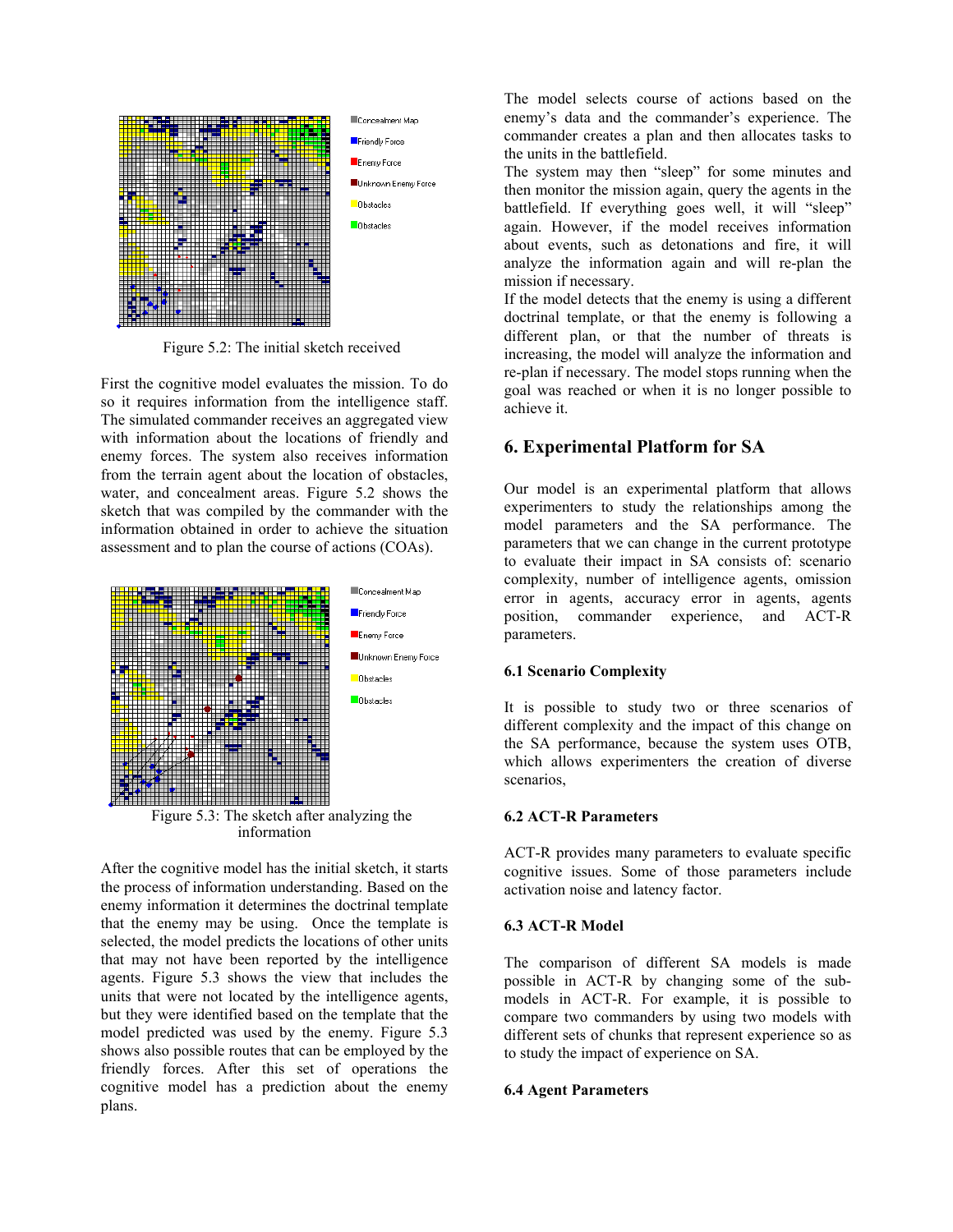The software agents have standard parameters for information accuracy and omission. These parameters determine the probability that an agent may have an omission error in his report. Another parameter is the degree of inaccuracy committed by an agent.

### **6.5 Learning**

We will use the cognitive model to perform experiments based on the instance based learning theory (IBLT). IBLT is a theory about learning based on the accumulation and refinement of instances, containing the decision-making situation, action, and utility of decisions [13].

### **6.6 Scenarios with two Commanders**

The model can easily be adapted to support two cognitive models acting as commanders, one for the opposition forces and one for the friendly forces. The same scenario might be played by two humans in order to validate the computational model.

#### **6.7 Team Organization and Communication**

Another parameter that can be manipulated is the number of agents and the communication paths in the organization to study its impact on SA.

#### **6.8 Hybrid Staff Members**

Although the existing prototype only has software agents to support the process of information gathering, it can be adapted to have humans acting as staff members interacting with the cognitive model and software agents.

# **7. Measuring Performance on Situation Awareness**

We designed a software tool to evaluate SA. We were inspired by a software tool created by Endsley to evaluate commander's SA in military exercises performed by a group of commanders interacting with OTBSAF. This tool uses the Situation Awareness Global Assessment Technique (SAGAT) also created by Endsley to evaluate SA [14]. This technique stops the simulation and administrates queries to evaluate the subject's awareness.

## **7.1 SAGAT Agent**

Figure 7.1 shows the SAGAT agent that administrates questions to the cognitive model. The Figure 7.1 shows some points in the terrain and those points are the answer of the model to a query.

## **7.2 SAGAT Questions**

The SAGAT agent asks the model two blocks of 4 questions. The questions reflect only the levels 1 and 2 of SA. A level is composed of questions about the situation perception and other questions about situation understanding.

The current prototype sends the following questions to the model:

- Locations of friendly units
- Locations of friendly armor units
- Strength of friendly forces
	- Doctrinal template used by the enemy
- Location of enemy forces
- Location of friendly units destroyed
- Location of enemy units destroyed
- Location of enemy threats

### **7.3 Model Configuration**

The model configuration used to run the SAGAT experiments used the following components: three intelligence agents, one terrain agent, one executive agent, and one friendly staff agent.

The parameters manipulated were the following: agents' position, omission error, accuracy error, and amount error.

## **7.4 SAGAT Results**

Next we present the results obtained from the two experiments in which we manipulated these parameters.

#### **7.4.1 Experiment One**

The parameters for this experiment are shown in the Tables 7.1 and 7.2.

|  |  |  |  | <b>Table 7.1. Agents' Locations Experiment 1</b> |
|--|--|--|--|--------------------------------------------------|
|--|--|--|--|--------------------------------------------------|

| Agent | <b>XLocation</b> | <b>YLocation</b> |
|-------|------------------|------------------|
| 8866  | 17237            | 12279            |
| 8868  | 12501            | 12449            |
| 8870  | 18759            | 7205             |

**Table 7.2. Agents' Parameters Experiment 1** 

| Agent | <b>Omission</b> | Accuracy | Amount |
|-------|-----------------|----------|--------|
| 8866  | 0.35            |          | 0.05   |
| 8868  | 0.35            |          | 0.05   |
| 8870  | 0.35            |          | 0.5    |

With those parameters we got a situation awareness of 7 points out of 8 points for situation awareness.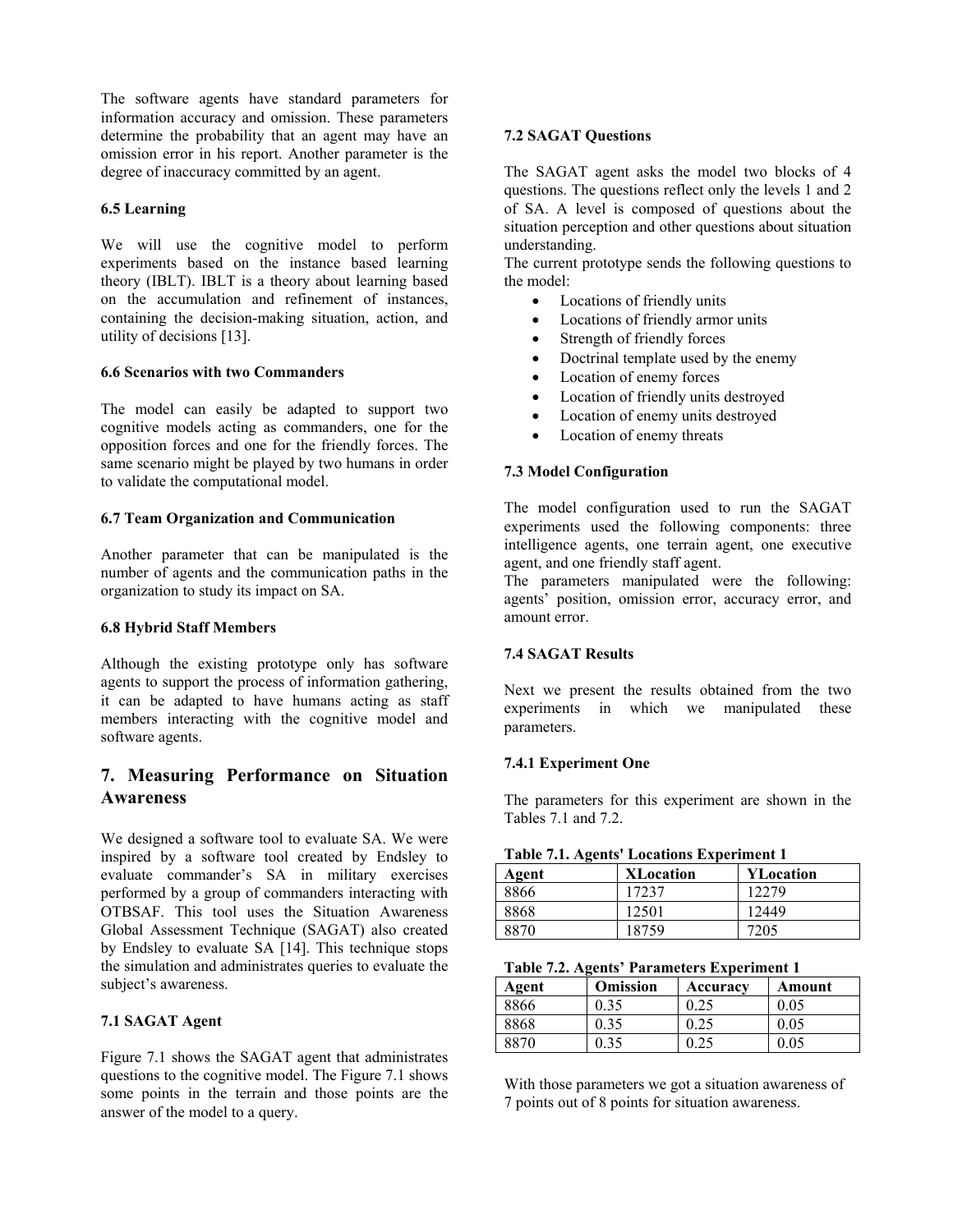

Figure 7.1: Software tool to evaluate SA

#### **7.4.2 Experiment Two**

The parameters for this experiment are shown in Tables 7.3 and 7.4.

**Table 7.3. Agents' Locations Experiment 2** 

| -<br>Agent | <b>XLocation</b> | <b>YLocation</b> |
|------------|------------------|------------------|
| 8866       | 23500            | 31300            |
| 8868       | 24400            | 32000            |
| 8870       | 26500            | 29450            |

**Table 7.4. Agents' Parameters Experiment 2** 

| Agent | <b>Omission</b> | Accuracy | Amount |
|-------|-----------------|----------|--------|
| 8866  | $0.8\,$         | J.O      | 0.4    |
| 8868  | $0.8\,$         | U.6      | U.4    |
| 2870  | 0.8             |          | 1.4    |

With these parameter values the SA measure is 5.8 points out of 8 points. Figure 7.2 shows a chart with the relationship between omission errors and SA performance.



Figure 7.2: Omission Errors and SA

## **8. Summary and Future Research**

This paper describes the design and implementation of a cognitive model of Situation Awareness (SA) that works in a very complex domain, such as a war scenario.

Although our model is very simple compared to the abilities of a real commander, it is complex enough to understand some aspects of the commander's cognitive system such as the relationship between memory and performance in war-gamming scenarios.

The existing model interacts with simulation scenarios running in OTB. In the near future, we will perform empirical studies to evaluate the cognitive model as a predictor of performance of human commanders. The model will be refined based on the data obtained in the empirical studies.

A separate experiment might model the capabilities of recognizing doctrinal templates based on partial and continuous information obtained from the battlefield.

A more realistic simulation should include a complete support staff that is composed of humans and software agents that collaborate with the cognitive model to make decisions that support the mission's achievement. However, this type of configurations adds more complexity to the simulation. The model of complete staff implemented with humans and software agents must include the creation of ontology and languages to support the team communication. Also a distributed team model must include collaboration, coordination, and planning models to simulate the work of large staff teams.

To make the model more realistic one might include a hierarchy of teams where each staff leader has a team to perform the tasks. For example, the commander gets information from the intelligence commander who also gets and integrates the information obtained by the intelligence agents. However, these types of models increase the complexity for coordination and planning in teams. Every staff member might be a human, a software agent or a cognitive model.

The model will be gradually transformed into a team model where the commander interacts with a set of staff members who simplify his work by processing the information. Reasoning about battlefield sketch will be an important component for the cognitive model with a larger staff team. The study of sketch representation and reasoning is included because there will be a language proposed to communicate with the staff members to achieve a mission.

Finally, the model will be transformed to better study the SA connection with the decision making process. This will require the current model to be augmented with more highly specialized staff agents to reflect the staff of a real world commander. For example a space intelligence officer will perform tasks related to the terrain information, a staff member assigned to